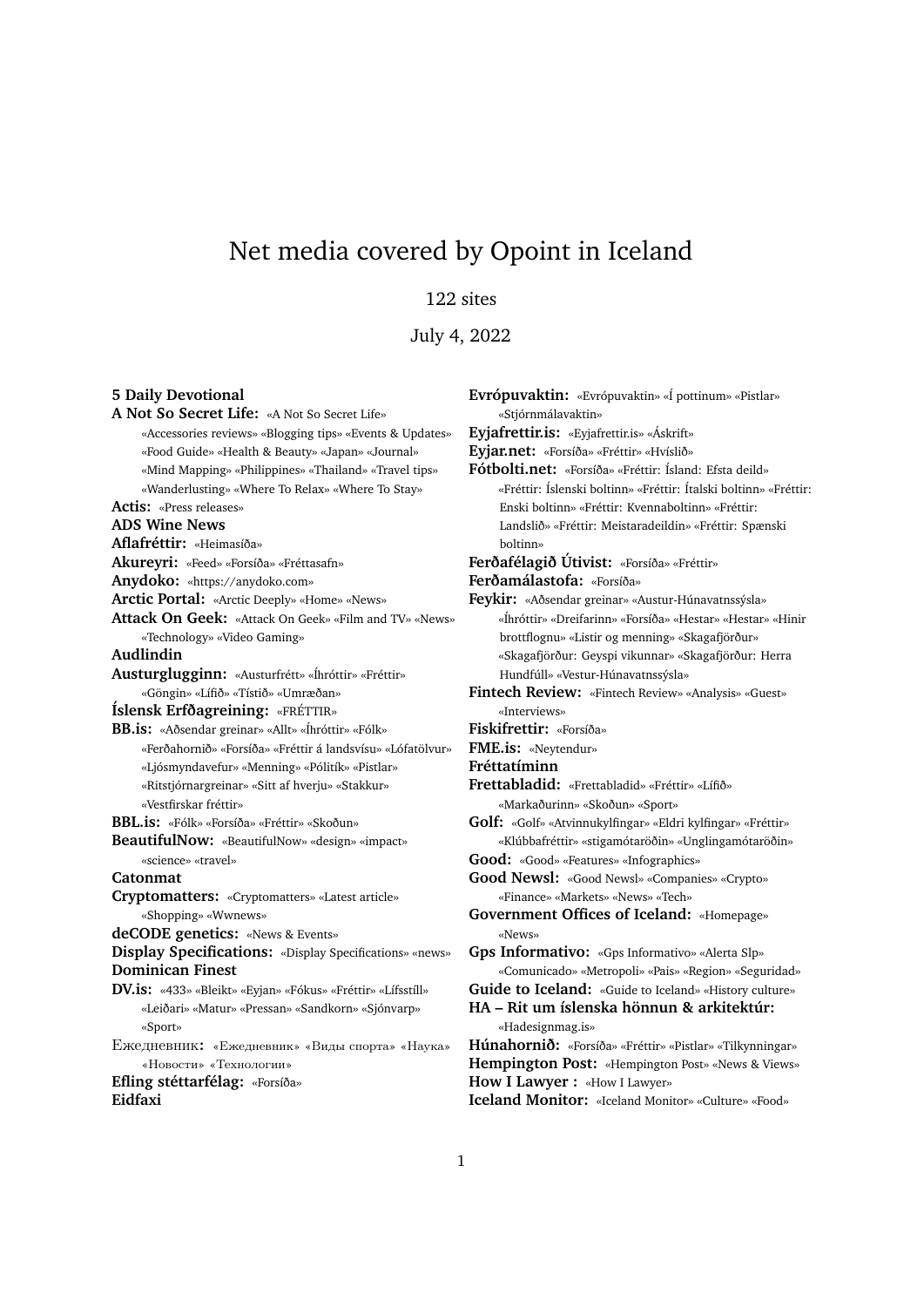#### **Opoint Technology** Part of Infomed

«Latest» «Nature» «Politics» **Iceland Music Export:** «News» **Iceland Review Online:** «Features» «Home» «News» **Icelandair:** «Blog» **Icelandic Fisheries Exhibition:** «Icelandic Fisheries Exhibition» «News» **Icelandic Medicines Agency IceNews:** «Business» «Business: Energy» «Business: Marketing and Consulting» «Columns» «Countries» «Culture: Art» «Editorials» «General» «Home» «Lifestyle» «Lifestyle: Environment» «Lifestyle: Leisure» «Lifestyle: Music» «Lifestyle: Travel» «Politics» «Politics: European Union» «Society» «Sports» «Technology» **Invest In Iceland Javacodegeeks:** «Javacodegeeks» «Agile» «Android» «Android Core» «Career» «Core Java» «Desktop Java» «DevOps» «Java» «JavaScript» «JRuby» «JVM Languages» «Python» «Soft Dev» «Web Development» **jiemian global:** «jiemian global» «Briefing» «Business» «Cities» «Economics» «Highlights» «Life&Culture» **Jump Share Kaupthing Bank:** «Announcements» «Home» **Kjarninn:** «Kjarninn» «Fólk» «Fréttir» «Hlaðvarp» «Kjaftæði» «Skýringar» «Skoðun» «Sleggjan» **Klapptré:** «Klapptré» «Aðsóknartölur» «Auglýsingar» «Áhorfstölur» «Ársuppgjör» «Ársuppgjör 2016» «Bæjarbíó» «Bækur» «Bíó Paradís» «Bransinn» «Dreifing» «Eddan» «Fréttir» «Fréttir» «Gagnrýni» «Græna ljósið» «Hátíðir» «Höfundaréttur» «Kannanir» «Kvikmyndahátíð í Reykjavík» «Menntun» «Nýjar myndir» «Niðurskurður 2014» «RIFF» «Saga» «Sjónarhorn» «Sjónarhorn» «Sjónarhorn »» «Sjónvarp» «STIKLUR» «Svipmynd» «Tækni» «Tilnefningar» «Verðlaun» «Verk í vinnslu» «Viðhorf» «Viðtöl» **Knattspyrnufélagið Víkingur:** «Forsíða» **Kopavogur:** «Forsíða» «Fréttasafn» **Kvika:** «Forsíða» **Kvikmyndir:** «DVD» «Forsíða» «Fréttir» «Sérefni» **Landhelgisgæsla Íslands:** «Landhelgisgæsla Íslands» «Frettir» **Landsbankinn:** «Forsíða» «Fréttir og tilkynningar» **Læknablaðið:** «Forsíða» **LOGOS Legal Services:** «En.logos.is/news» **Lyfjastofnun mbl.is:** «200 mílur» «Íhróttir» «Bílar» «Enski boltinn» «Erlent» «Fólkið» «Fótbolti» «Formúla 1» «Forsíða» «Golf» «Handbolti» «Innlent» «Körfubolti» «Matur» «Pepsi-deildin» «Skólahreysti» «Smartland Mörtu Maríu» «Veiði» «Viðskipti» «Viðskipti: Fréttir»

**Nútíminn:** «Nútíminn» «Alvarpið» «Foreldrar» «Fréttir» «Myndbönd» «Orskyring» «Próf» «Raddir» **Newslite:** «Newslite» «Politika» «Vesti» «Zabava» **Neytendasamtökin:** «Forsíða» «Fréttir» **Nordic Style Magazine:** «Nordic Style Magazine» «Culture» «Fashion» **NSA Ventures Open Tapes:** «Open Tapes» «Entertainment» «Tv Series» «Uncategorized» **Ríki Vatnajökuls:** «Forsíða» «Fréttasafn» **Ríkisútvarpið:** «Aðalsíða» **Reykjavik Global Forum Women Leaders:** «Calendar of actions» «Latest» **Rikisend:** «Rikisend» «Fréttir» **Sale Force Flowsome:** «Sale Force Flowsome» «Use Case» **Samtök iðnaðarins:** «Forsíða» «Fréttasafn SI» **SASS:** «Forsída» ¯ **Satu Räm:** «Satu Räm» «Barcelona» «Bloggaaminen työnä» «Eurooppa» «Islanti» «Islanti» «Islanti kartta» «Islanti matkakohteena» «Islanti matkavinkit» «Islanti Q&A» «Islantilainen design» «Islantilainen lifestyle» «Islantilainen perhe» «Islantilainen ruoka» «Kaksikielinen perhe» «Karhusafari» «Kaupalliset yhteistyöt» «Kirjailijan työ» «Koti ja sisustus» «Lappi» «Lapsen kehitys 1 kk – 24 kk» «Lapset» «Lasten kaksikielisyys» «Lasten kanssa matkailu» «Lontoo» «Matkailu» «Mikä minusta tulee isona?» «Parisuhde» «Perhe ja arki» «Pietari» «Raskaus- ja synnytysjutut» «Raskausviikot» «Ratsastusmatkat» «Ruotsi» «Sardinia» «Suomi» «Tasa-arvoinen vanhemmuus» «Töissä Islannissa» «Teneriffa» «Turku» «Unelmaduunarit-podcast» «Unelmien saavuttaminen» «Yrittäjyys» **See Taste Do:** «Seetastedo.com» **Skagafjörður:** «Forsíða» «Fréttir» **Skessuhorn:** «Aðsendar greinar» «Atvinnulíf» «Íhróttir» «Þættir» «Forsíða» «Fréttir» «Mannlíf» «Veröld» **Sol Razo:** «Sol Razo» «Beauty & Fashion» «BLOG» «Booth & Trade Fairs/Shows» «Branch/Product Launch» «Bulacan» «Business» «Cavite» «Concerts/Shows» «Entertainment»

«Events» «Family & Relationship» «Food» «Food Trips» «Franchising» «Health & Wellness» «Home & Living» «Ilocos Sur» «Insurance» «Laguna» «Lifestyle» «Manila» «Money» «Movies» «Newspaper» «PORTFOLIO» «PRESS» «Real Estate» «Recipes» «Rizal» «Seminar/Workshop» «Staycation» «Television» «Tips & Ideas» «Travel» «TV Series/Show» «Website/Web App Launch» «Work & Hobbies» «Writing»

**Ssv**

## **Staðlaráð Íslands:** «Forsíða»